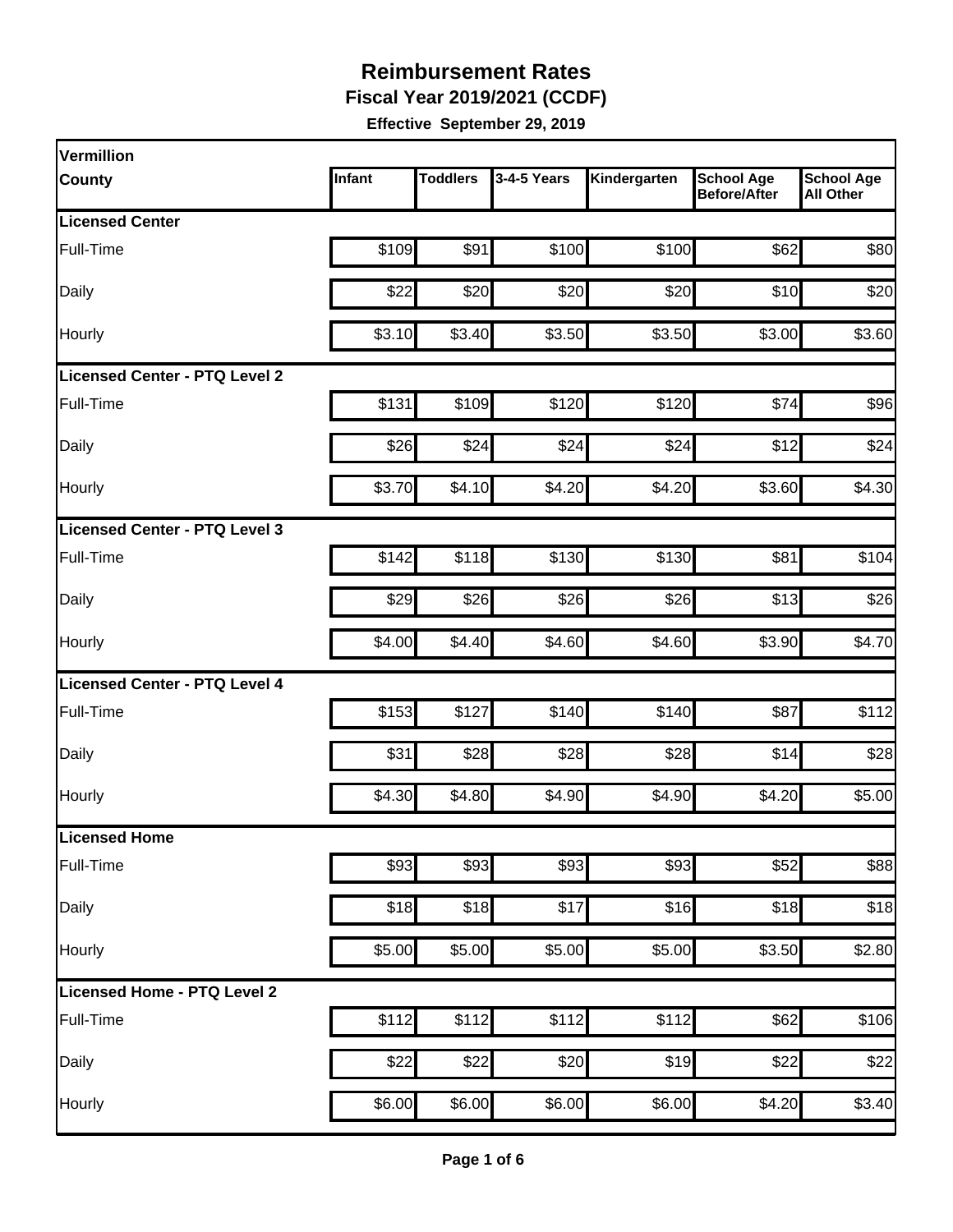**Fiscal Year 2019/2021 (CCDF)**

| Vermillion                               |        |                 |             |              |                                          |                                       |
|------------------------------------------|--------|-----------------|-------------|--------------|------------------------------------------|---------------------------------------|
| <b>County</b>                            | Infant | <b>Toddlers</b> | 3-4-5 Years | Kindergarten | <b>School Age</b><br><b>Before/After</b> | <b>School Age</b><br><b>All Other</b> |
| Licensed Home - PTQ Level 3              |        |                 |             |              |                                          |                                       |
| Full-Time                                | \$121  | \$121           | \$121       | \$121        | \$68                                     | \$114                                 |
| Daily                                    | \$23   | \$23            | \$22        | \$21         | \$23                                     | \$23                                  |
| Hourly                                   | \$6.50 | \$6.50          | \$6.50      | \$6.50       | \$4.60                                   | \$3.60                                |
| <b>Licensed Home - PTQ Level 4</b>       |        |                 |             |              |                                          |                                       |
| Full-Time                                | \$130  | \$130           | \$130       | \$130        | \$73                                     | \$123                                 |
| Daily                                    | \$25   | \$25            | \$24        | \$22         | \$25                                     | \$25                                  |
| Hourly                                   | \$7.00 | \$7.00          | \$7.00      | \$7.00       | \$4.90                                   | \$3.90                                |
| <b>Registered Ministry</b>               |        |                 |             |              |                                          |                                       |
| Full-Time                                | \$75   | \$75            | \$75        | \$75         | \$57                                     | \$75                                  |
| Daily                                    | \$15   | \$15            | \$15        | \$15         | \$5                                      | \$16                                  |
| Hourly                                   | \$3.10 | \$3.10          | \$2.70      | \$2.80       | \$2.70                                   | \$2.70                                |
| <b>Registered Ministry - PTQ Level 1</b> |        |                 |             |              |                                          |                                       |
| Full-Time                                | \$92   | \$83            | \$88        | \$88         | \$60                                     | \$78                                  |
| Daily                                    | \$19   | \$18            | \$18        | \$18         | 88                                       | \$18                                  |
| Hourly                                   | \$3.10 | \$3.30          | \$3.10      | \$3.20       | \$2.90                                   | \$3.20                                |
| <b>Registered Ministry - PTQ Level 2</b> |        |                 |             |              |                                          |                                       |
| Full-Time                                | \$131  | \$109           | \$120       | \$120        | \$74                                     | \$96                                  |
| Daily                                    | \$26   | \$24            | \$24        | \$24         | \$12                                     | \$24                                  |
| Hourly                                   | \$3.70 | \$4.10          | \$4.20      | \$4.20       | \$3.60                                   | \$4.30                                |
| <b>Registered Ministry - PTQ Level 3</b> |        |                 |             |              |                                          |                                       |
| Full-Time                                | \$142  | \$118           | \$130       | \$130        | \$81                                     | \$104                                 |
| Daily                                    | \$29   | \$26            | \$26        | \$26         | \$13                                     | \$26                                  |
| Hourly                                   | \$4.00 | \$4.40          | \$4.60      | \$4.60       | \$3.90                                   | \$4.70                                |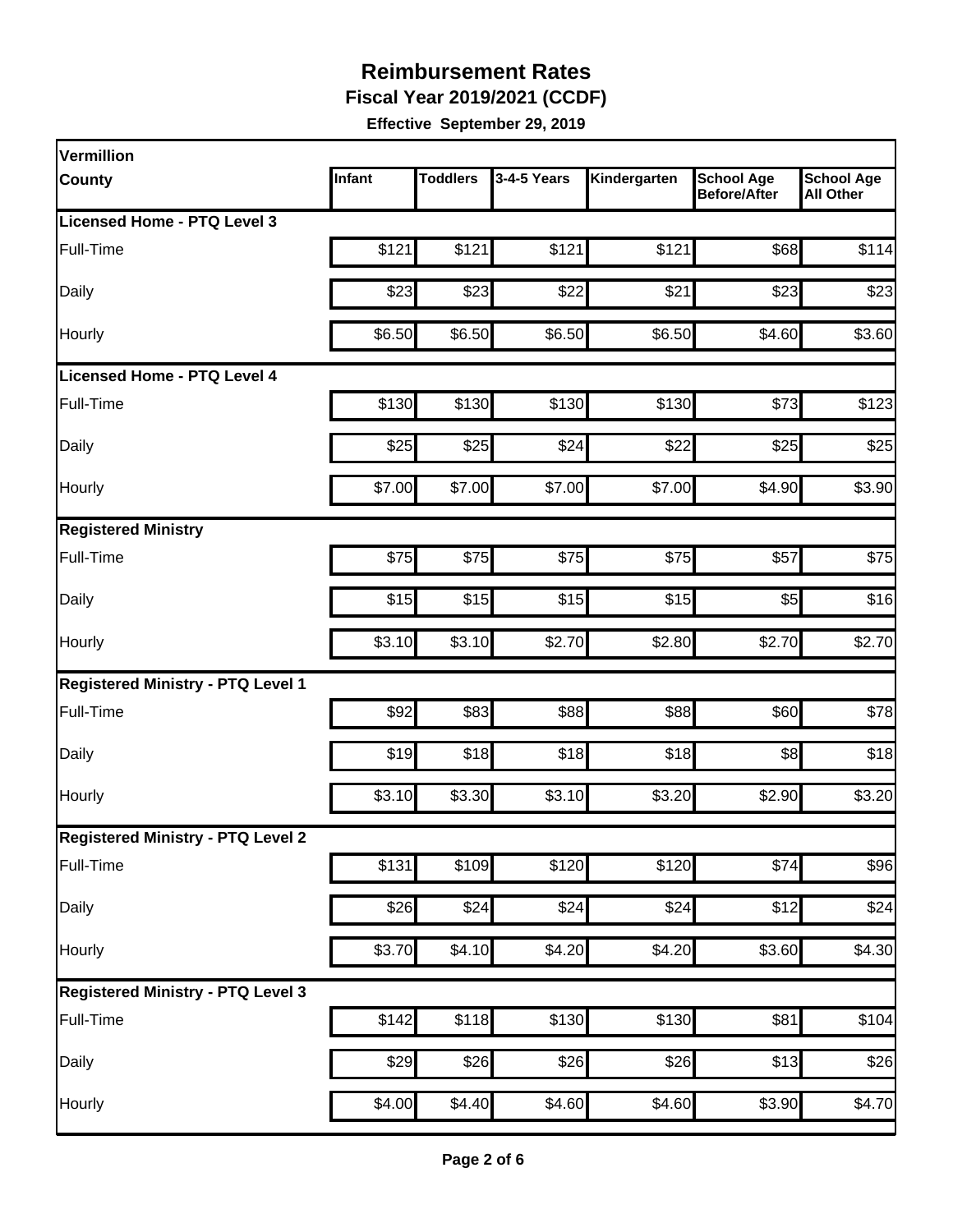**Fiscal Year 2019/2021 (CCDF)**

| Vermillion                               |        |                 |             |              |                                          |                                       |
|------------------------------------------|--------|-----------------|-------------|--------------|------------------------------------------|---------------------------------------|
| <b>County</b>                            | Infant | <b>Toddlers</b> | 3-4-5 Years | Kindergarten | <b>School Age</b><br><b>Before/After</b> | <b>School Age</b><br><b>All Other</b> |
| <b>Registered Ministry - PTQ Level 4</b> |        |                 |             |              |                                          |                                       |
| Full-Time                                | \$153  | \$127           | \$140       | \$140        | \$87                                     | \$112                                 |
| Daily                                    | \$31   | \$28            | \$28        | \$28         | \$14                                     | \$28                                  |
| Hourly                                   | \$4.30 | \$4.80          | \$4.90      | \$4.90       | \$4.20                                   | \$5.00                                |
| <b>Exempt Center</b>                     |        |                 |             |              |                                          |                                       |
| Full-Time                                | \$75   | \$75            | \$75        | \$75         | \$57                                     | \$75                                  |
| Daily                                    | \$15   | \$15            | \$15        | \$15         | \$5                                      | \$16                                  |
| Hourly                                   | \$3.10 | \$3.10          | \$2.70      | \$2.80       | \$2.70                                   | \$2.70                                |
| <b>Accredited Exempt Center</b>          |        |                 |             |              |                                          |                                       |
| Full-Time                                | \$120  | \$100           | \$92        | \$81         | \$61                                     | \$88                                  |
| Daily                                    | \$24   | \$22            | \$20        | \$21         | $\frac{1}{2}$                            | \$21                                  |
| Hourly                                   | \$3.40 | \$3.70          | \$3.90      | \$3.90       | \$3.30                                   | \$4.00                                |
| <b>Exempt Home</b>                       |        |                 |             |              |                                          |                                       |
| Full-Time                                | \$71   | \$67            | \$67        | \$67         | \$37                                     | \$54                                  |
| Daily                                    | \$15   | \$15            | \$15        | \$14         | $\frac{1}{2}$                            | \$14                                  |
| Hourly                                   | \$2.10 | \$2.20          | \$2.20      | \$2.20       | \$2.10                                   | \$2.10                                |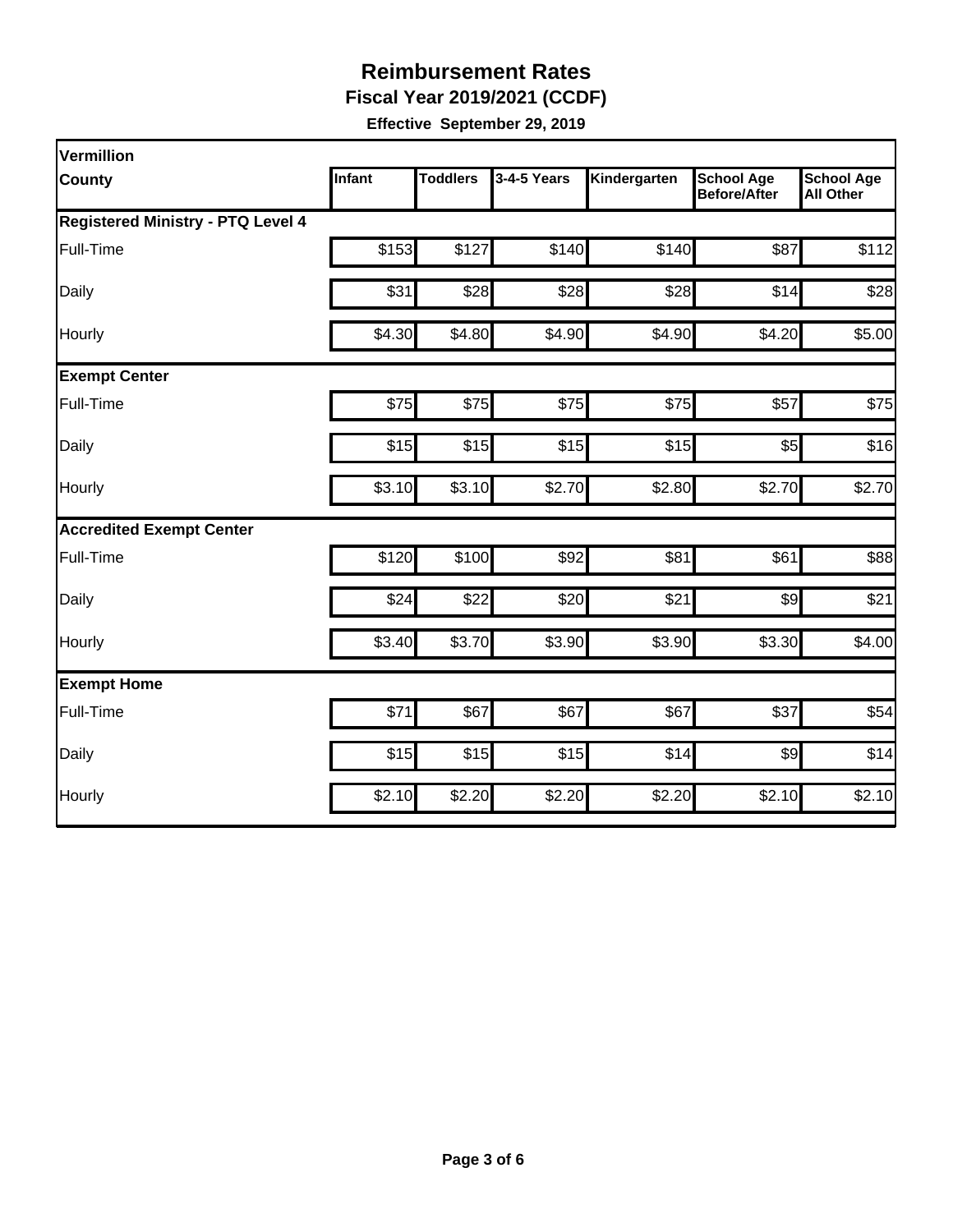#### **School Year 2019/2021 (OMW Pre-K) Reimbursement Rates**

| Vermillion                    |        |                 |             |              |                                          |                                       |
|-------------------------------|--------|-----------------|-------------|--------------|------------------------------------------|---------------------------------------|
| <b>County</b>                 | Infant | <b>Toddlers</b> | 3-4-5 Years | Kindergarten | <b>School Age</b><br><b>Before/After</b> | <b>School Age</b><br><b>All Other</b> |
| Licensed Center - PTQ Level 3 |        |                 |             |              |                                          |                                       |
| Full-Time                     |        |                 | \$143.00    |              |                                          |                                       |
| Daily                         |        |                 |             |              |                                          |                                       |
| <b>Hourly</b>                 |        |                 |             |              |                                          |                                       |
| Licensed Center - PTQ Level 4 |        |                 |             |              |                                          |                                       |
| Full-Time                     |        |                 | \$154.00    |              |                                          |                                       |
| Daily                         |        |                 |             |              |                                          |                                       |
| Hourly                        |        |                 |             |              |                                          |                                       |
| Licensed Home - PTQ Level 3   |        |                 |             |              |                                          |                                       |
| Full-Time                     |        |                 | \$133.10    |              |                                          |                                       |
| Daily                         |        |                 |             |              |                                          |                                       |
| Hourly                        |        |                 |             |              |                                          |                                       |
| Licensed Home - PTQ Level 4   |        |                 |             |              |                                          |                                       |
| Full-Time                     |        |                 | \$143.00    |              |                                          |                                       |
| Daily                         |        |                 |             |              |                                          |                                       |
| Hourly                        |        |                 |             |              |                                          |                                       |
| VCP Ministry - PTQ Level 0    |        |                 |             |              |                                          |                                       |
| Full-Time                     |        |                 | \$82.50     |              |                                          |                                       |
| Daily                         |        |                 |             |              |                                          |                                       |
| Hourly                        |        |                 |             |              |                                          |                                       |
| VCP Ministry - PTQ Level 3    |        |                 |             |              |                                          |                                       |
| Full-Time                     |        |                 | \$143.00    |              |                                          |                                       |
| Daily                         |        |                 |             |              |                                          |                                       |
| Hourly                        |        |                 |             |              |                                          |                                       |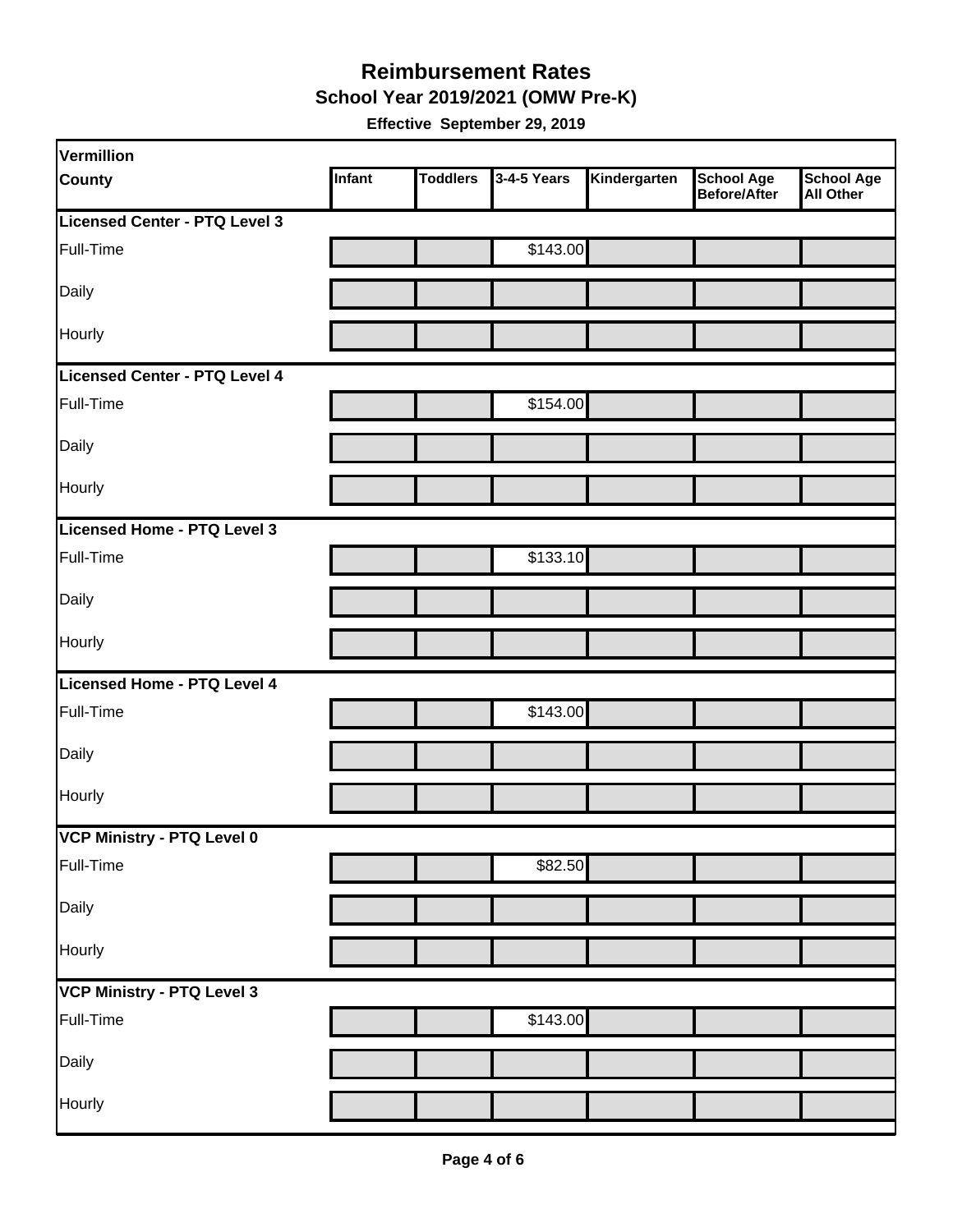**School Year 2019/2021 (OMW Pre-K)**

| Vermillion                              |        |                 |             |              |                                          |                                       |  |  |
|-----------------------------------------|--------|-----------------|-------------|--------------|------------------------------------------|---------------------------------------|--|--|
| <b>County</b>                           | Infant | <b>Toddlers</b> | 3-4-5 Years | Kindergarten | <b>School Age</b><br><b>Before/After</b> | <b>School Age</b><br><b>All Other</b> |  |  |
| <b>VCP Ministry - PTQ Level 4</b>       |        |                 |             |              |                                          |                                       |  |  |
| Full-Time                               |        |                 | \$154.00    |              |                                          |                                       |  |  |
| Daily                                   |        |                 |             |              |                                          |                                       |  |  |
| Hourly                                  |        |                 |             |              |                                          |                                       |  |  |
| Private Accredited School - PTQ Level 0 |        |                 |             |              |                                          |                                       |  |  |
| Full-Time                               |        |                 | \$110.00    |              |                                          |                                       |  |  |
| Daily                                   |        |                 |             |              |                                          |                                       |  |  |
| Hourly                                  |        |                 |             |              |                                          |                                       |  |  |
| Private Accredited School - PTQ Level 1 |        |                 |             |              |                                          |                                       |  |  |
| Full-Time                               |        |                 | \$110.00    |              |                                          |                                       |  |  |
| Daily                                   |        |                 |             |              |                                          |                                       |  |  |
| <b>Hourly</b>                           |        |                 |             |              |                                          |                                       |  |  |
| Private Accredited School - PTQ Level 2 |        |                 |             |              |                                          |                                       |  |  |
| Full-Time                               |        |                 | \$132.00    |              |                                          |                                       |  |  |
| Daily                                   |        |                 |             |              |                                          |                                       |  |  |
| Hourly                                  |        |                 |             |              |                                          |                                       |  |  |
| Private Accredited School - PTQ Level 3 |        |                 |             |              |                                          |                                       |  |  |
| Full-Time                               |        |                 | \$143.00    |              |                                          |                                       |  |  |
| Daily                                   |        |                 |             |              |                                          |                                       |  |  |
| Hourly                                  |        |                 |             |              |                                          |                                       |  |  |
| Private Accredited School - PTQ Level 4 |        |                 |             |              |                                          |                                       |  |  |
| Full-Time                               |        |                 | \$154.00    |              |                                          |                                       |  |  |
| Daily                                   |        |                 |             |              |                                          |                                       |  |  |
| Hourly                                  |        |                 |             |              |                                          |                                       |  |  |